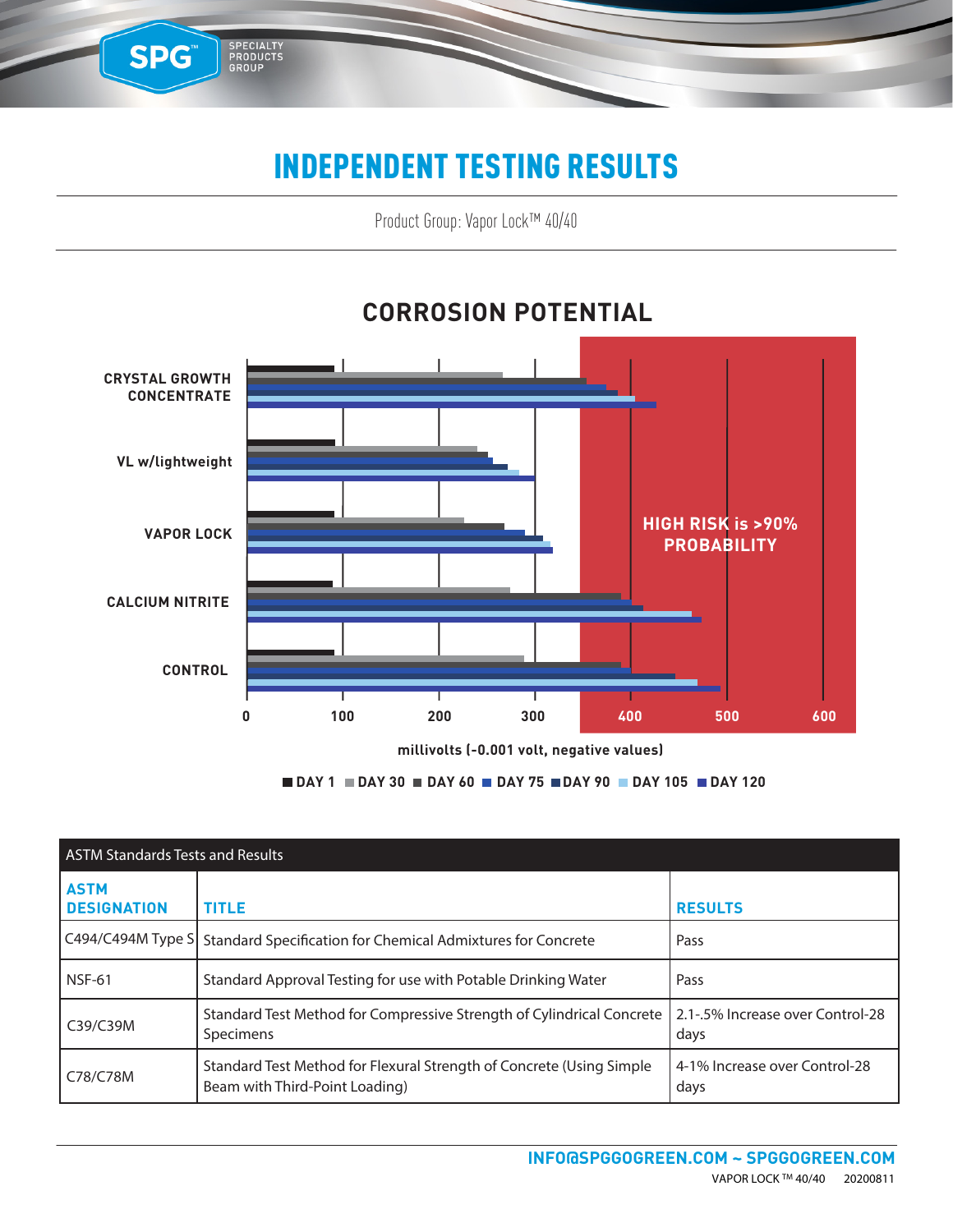#### INDEPENDENT TESTING RESULTS

SPG

SPECIALTY<br>PRODUCTS<br>GROUP

Product Group: Vapor Lock™ 40/40

| <b>ASTM Standards Tests and Results</b> |                                                                                                                                    |                                                              |  |  |  |  |
|-----------------------------------------|------------------------------------------------------------------------------------------------------------------------------------|--------------------------------------------------------------|--|--|--|--|
| <b>ASTM</b><br><b>DESIGNATION</b>       | <b>TITLE</b>                                                                                                                       | <b>RESULTS</b>                                               |  |  |  |  |
| C138/C138M                              | Standard Test Method for Density (Unit Weight), Yield, and Air Content<br>(Gravimetric) of Concrete                                | 1% Decrease over control-28<br>days                          |  |  |  |  |
| C143/C143M                              | Standard Test Method for Slump of Hydraulic- Cement Concrete                                                                       | 0% Change against Control                                    |  |  |  |  |
| C157/C157M                              | Standard Test Method for Length Change of Hardened Hydraulic-<br><b>Cement Mortar and Concrete</b>                                 | -0.021% Avg 3 Tests                                          |  |  |  |  |
| C <sub>231</sub>                        | Standard Test Method for Air Content of Freshly Mixed Concrete by the<br>Pressure Method                                           | 0.3% Increase over Control                                   |  |  |  |  |
| C403/C403M                              | Standard Test Method for Time of Setting of Concrete Mixtures by<br><b>Penetration Resistance</b>                                  | Initial set Vapor Lock decreased<br>setting time by 1 minute |  |  |  |  |
| C403/C403M                              | Standard Test Method for Time of Setting of Concrete Mixtures by<br><b>Penetration Resistance</b>                                  | Final set Vapor Lock decreased<br>setting time by 2 minutes  |  |  |  |  |
| C666/C666M                              | Standard Test Method for Resistance of Concrete to Rapid Freezing and<br>Thawing                                                   | 1.1% Improved Durability Factor<br>over Control              |  |  |  |  |
| D5084                                   | Standard Test Methods for Measurement of Hydraulic Conductivity of<br>Saturated Porous Materials Using a Flexible Wall Permeameter | 40% Increase Over other WVRA<br>Products                     |  |  |  |  |
| D5084                                   | Standard Test Methods for Measurement of Hydraulic Conductivity of<br>Saturated Porous Materials Using a Flexible Wall Permeameter | 500% Increase over Crystalline<br><b>Growth Admixture</b>    |  |  |  |  |
| D5084                                   | Standard Test Methods for Measurement of Hydraulic Conductivity of<br>Saturated Porous Materials Using a Flexible Wall Permeameter | 1,000% Increase Over Control                                 |  |  |  |  |
| D7102-06                                | Standard Test Method for determining the adhesive and cohesive                                                                     | Pass                                                         |  |  |  |  |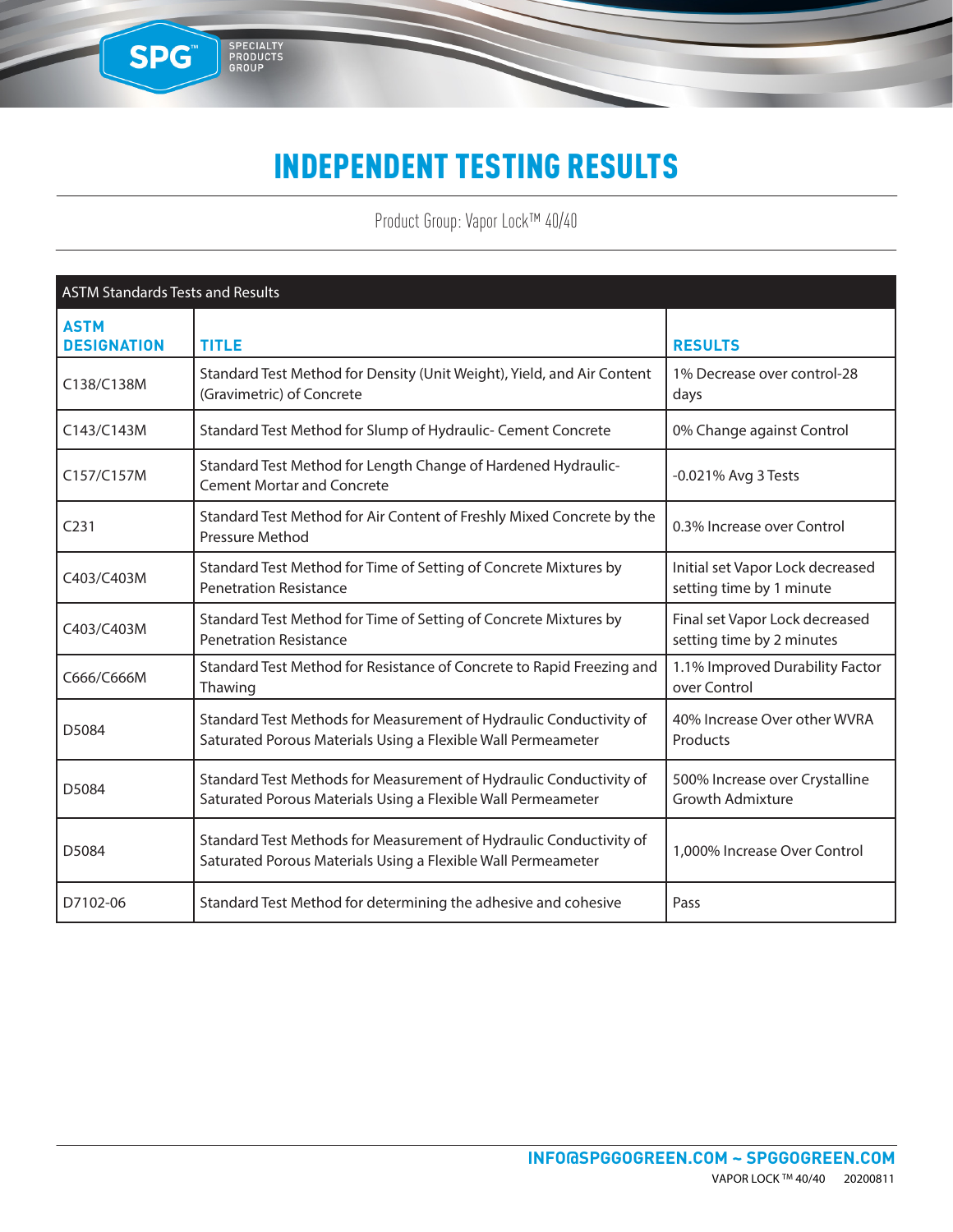## REPORT OF RESULTS FOR CONCRETE PERMEABILITY TESTING

SPG<sup>®</sup>

SPECIALTY<br>PRODUCTS<br>GROUP

Product: Vapor Lock Testing Program • TEC Services Project No: TEC • 16-1345 TEC Services Laboratory No: 17-124

| Table 1 - Concrete Theoretical Mix Designs and Plastic Properties |           |                            |                                  |                          |  |  |
|-------------------------------------------------------------------|-----------|----------------------------|----------------------------------|--------------------------|--|--|
|                                                                   |           |                            | <b>MIX PROPORTIONS (LBS/YDS)</b> |                          |  |  |
| <b>MATERIAL</b>                                                   |           | 17-124-C (Control Mix)     | 17-124-V (Vapor Lock)            | 17-124-E (Other)         |  |  |
| Lehigh Type I/II Cement                                           |           | 611                        | 611                              | 611                      |  |  |
| Vulcan - Lithonia Quarry #57                                      |           | 1,720                      | 1,720                            | 1,720                    |  |  |
| Lambert Sand                                                      |           | 1,248                      | 1,248                            | 1,248                    |  |  |
| Water                                                             |           | 324                        | 321                              | 320                      |  |  |
| Total                                                             |           | 3,900<br>3,903             |                                  | 3,899                    |  |  |
| Designed Air Content (%)                                          |           | 2.0                        | 2.0                              | 2.0                      |  |  |
| Designed Unit Weight (pcf)                                        |           | 144.56<br>144.43<br>144.41 |                                  |                          |  |  |
| <b>ADMIXTURES</b>                                                 | <b>GS</b> | <b>ADMIXTURE DOSAGE</b>    |                                  |                          |  |  |
| Vapor Lock™ (oz/yd)                                               | 1.085     |                            | 61.1                             | $\overline{\phantom{0}}$ |  |  |
| Other (oz/yd)                                                     | 0.7       | $\overline{\phantom{0}}$   | $\overline{\phantom{a}}$         | 64.6                     |  |  |
| <b>PLASTIC PROPERTIES</b>                                         |           |                            |                                  |                          |  |  |
| Slump (inches)                                                    |           | $3\frac{1}{2}$             | $\overline{4}$                   | $\overline{4}$           |  |  |
| Unit Weight (pcf)                                                 |           | 146.5<br>145.5             |                                  | 145.5                    |  |  |
| Air Content (%)                                                   |           | 0.7                        | 1.3                              | 1.2                      |  |  |

| Table 2 - Results Summary of CRD-C 48-92 Water Permeability Testing    |                                                |            |                  |  |  |  |
|------------------------------------------------------------------------|------------------------------------------------|------------|------------------|--|--|--|
| Specimen Set ID                                                        | 17-124-C (Control Mix)   17-124-V (Vapor Lock) |            | 17-124-E (Other) |  |  |  |
| Age at time of Testing (days)                                          | 28                                             | 28         | 28               |  |  |  |
| Test Duration (days)                                                   | 28                                             | 28         | 28               |  |  |  |
| Diameter (in.)                                                         | 6.00                                           | 6.00       | 6.00             |  |  |  |
| Length (in.)                                                           | 6.00                                           | 6.00       | 6.00             |  |  |  |
| Flow Rate for Last 5 Days of Testing (ft <sup>3</sup> /sec)            | 0.365                                          | 0.222      | 0.287            |  |  |  |
| Water Permeability (ft <sup>3</sup> /sec)/ft <sup>2</sup> (ft head/ft) | 1.99E-11                                       | $1.21E-11$ | 1.56E-11         |  |  |  |
| Total Change in Volume of Water based on Readings (cm <sup>3</sup> )   | 199.50                                         | 94.97      | 168.31           |  |  |  |
| Total Volume of Water Passed through Specimen (cm <sup>3</sup> )       |                                                | 0          | 0                |  |  |  |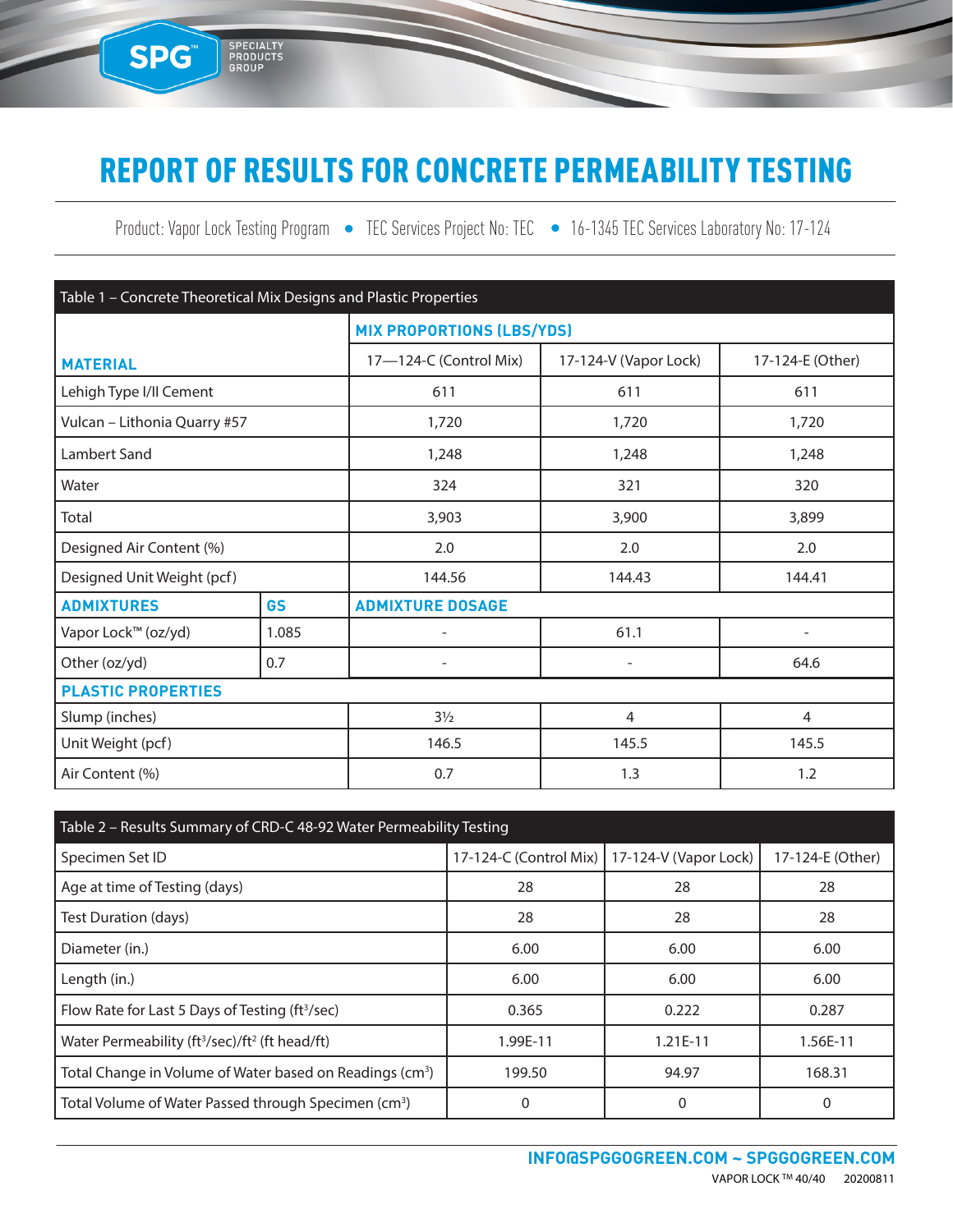### REPORT OF RESULTS FOR CONCRETE PERMEABILITY TESTING

SPG<sup>™</sup>

SPECIALTY<br>PRODUCTS<br>GROUP

Product: Vapor Lock Testing Program • TEC Services Project No: TEC • 16-1345 TEC Services Laboratory No: 17-124

| Table 3 - Results of CRD-C 48-92 Water Permeability Testing of the Control Mix |                 |                 |           |  |  |  |
|--------------------------------------------------------------------------------|-----------------|-----------------|-----------|--|--|--|
| Specimen Set ID                                                                | $17 - 124 - C1$ | $17 - 124 - C2$ | Average   |  |  |  |
| Age at time of Testing (days)                                                  | 28              | 28              | 28        |  |  |  |
| Test Duration (days)                                                           | 28              | 28              | 28        |  |  |  |
| Diameter (in.)                                                                 | 6.00            | 6.00            | 6.00      |  |  |  |
| Length (in.)                                                                   | 6.00            | 6.00            | 6.00      |  |  |  |
| Flow Rate for Last 5 Days of Testing (ft <sup>3</sup> /sec)                    | 0.314           | 0.416           | 0.365     |  |  |  |
| Water Permeability (ft <sup>3</sup> /sec)/ft <sup>2</sup> (ft head/ft)         | 1.71 E-11       | 2.27 E-11       | 1.99 E-11 |  |  |  |
| Total Change in Volume of Water based on Readings (cm <sup>3</sup> )           | 119.81          | 279.19          | 199.50    |  |  |  |
| Total Volume of Water Passed through Specimen (cm <sup>3</sup> )               | 0               | 0               | 0         |  |  |  |

| Table 4 - Results of CRD-C 48-92 Water Permeability Testing of the Vapor Lock |           |           |            |  |  |  |
|-------------------------------------------------------------------------------|-----------|-----------|------------|--|--|--|
| Specimen Set ID                                                               | 17-124-V1 | 17-124-V2 | Average    |  |  |  |
| Age at time of Testing (days)                                                 | 28        | 28        | 28         |  |  |  |
| Test Duration (days)                                                          | 28        | 28        | 28         |  |  |  |
| Diameter (in.)                                                                | 6.00      | 6.00      | 6.00       |  |  |  |
| Length (in.)                                                                  | 6.00      | 6.00      | 6.00       |  |  |  |
| Flow Rate for Last 5 Days of Testing (ft <sup>3</sup> /sec)                   | 0.172     | 0.271     | 0.222      |  |  |  |
| Water Permeability (ft <sup>3</sup> /sec)/ft <sup>2</sup> (ft head/ft)        | 9.40 E-12 | 1.48 E-11 | $1.21E-11$ |  |  |  |
| Total Change in Volume of Water based on Readings (cm <sup>3</sup> )          | 74.05     | 115.89    | 94.97      |  |  |  |
| Total Volume of Water Passed through Specimen (cm <sup>3</sup> )              | 0         | 0         | 0          |  |  |  |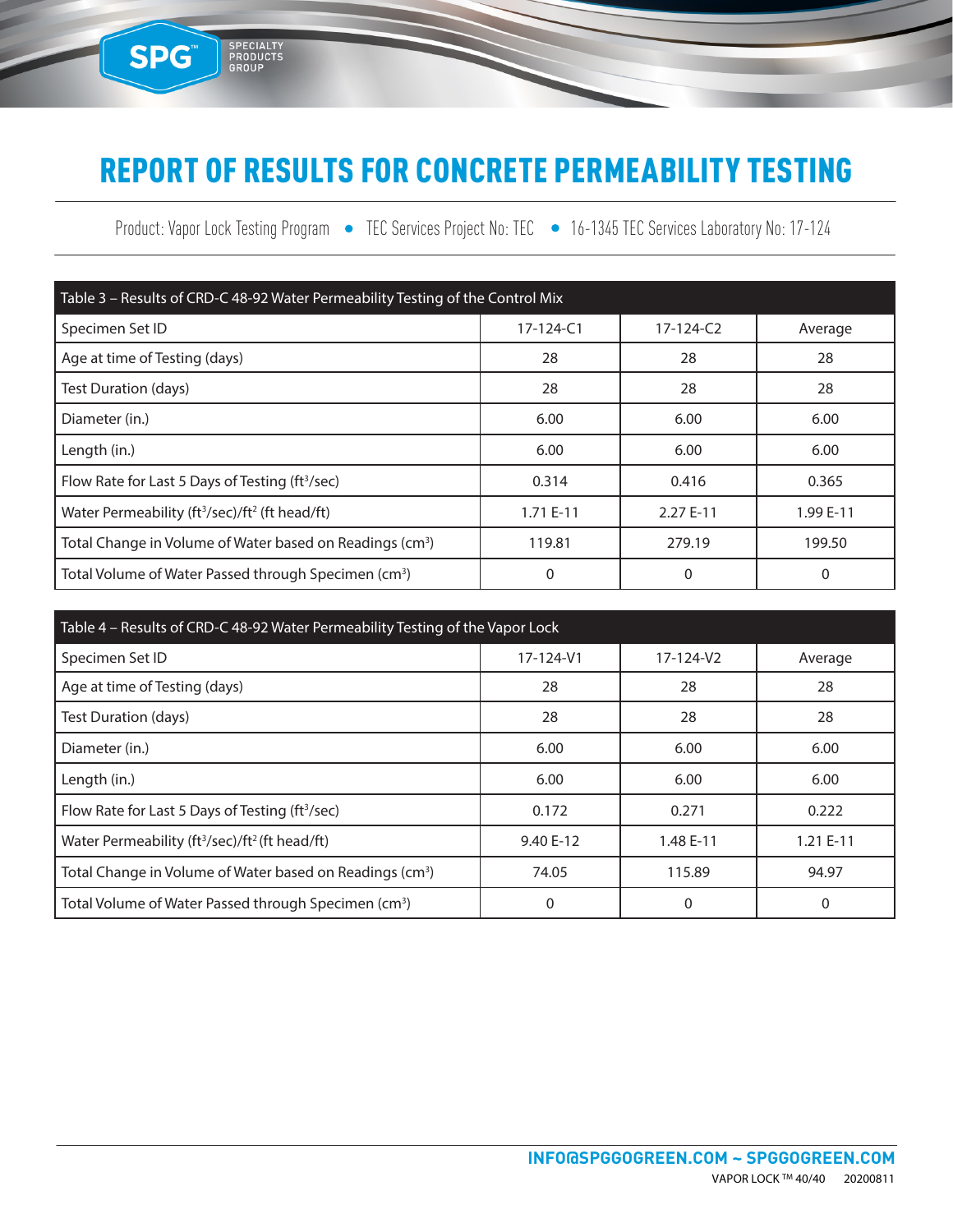# REPORT OF RESULTS FOR CONCRETE PERMEABILITY TESTING

SPG<sup>™</sup>

SPECIALTY<br>PRODUCTS<br>GROUP

Product: Vapor Lock Testing Program • TEC Services Project No: TEC • 16-1345 TEC Services Laboratory No: 17-124

| Table 5 - Results of CRD-C 48-92 Water Permeability Testing of the Other Mix |           |           |           |  |  |  |
|------------------------------------------------------------------------------|-----------|-----------|-----------|--|--|--|
| Specimen Set ID                                                              | 17-124-E1 | 17-124-E2 | Average   |  |  |  |
| Age at time of Testing (days)                                                | 28        | 28        | 28        |  |  |  |
| Test Duration (days)                                                         | 28        | 28        | 28        |  |  |  |
| Diameter (in.)                                                               | 6.00      | 6.00      | 6.00      |  |  |  |
| Length (in.)                                                                 | 6.00      | 6.00      | 6.00      |  |  |  |
| Flow Rate for Last 5 Days of Testing (ft <sup>3</sup> /sec)                  | 0.348     | 0.225     | 0.287     |  |  |  |
| Water Permeability (ft <sup>3</sup> /sec)/ft <sup>2</sup> (ft head/ft)       | 1.90 E-11 | 1.23 E-11 | 1.56 E-11 |  |  |  |
| Total Change in Volume of Water based on Readings (cm <sup>3</sup> )         | 238.83    | 97.79     | 168.31    |  |  |  |
| Total Volume of Water Passed through Specimen (cm <sup>3</sup> )             | 0         | 0         | 0         |  |  |  |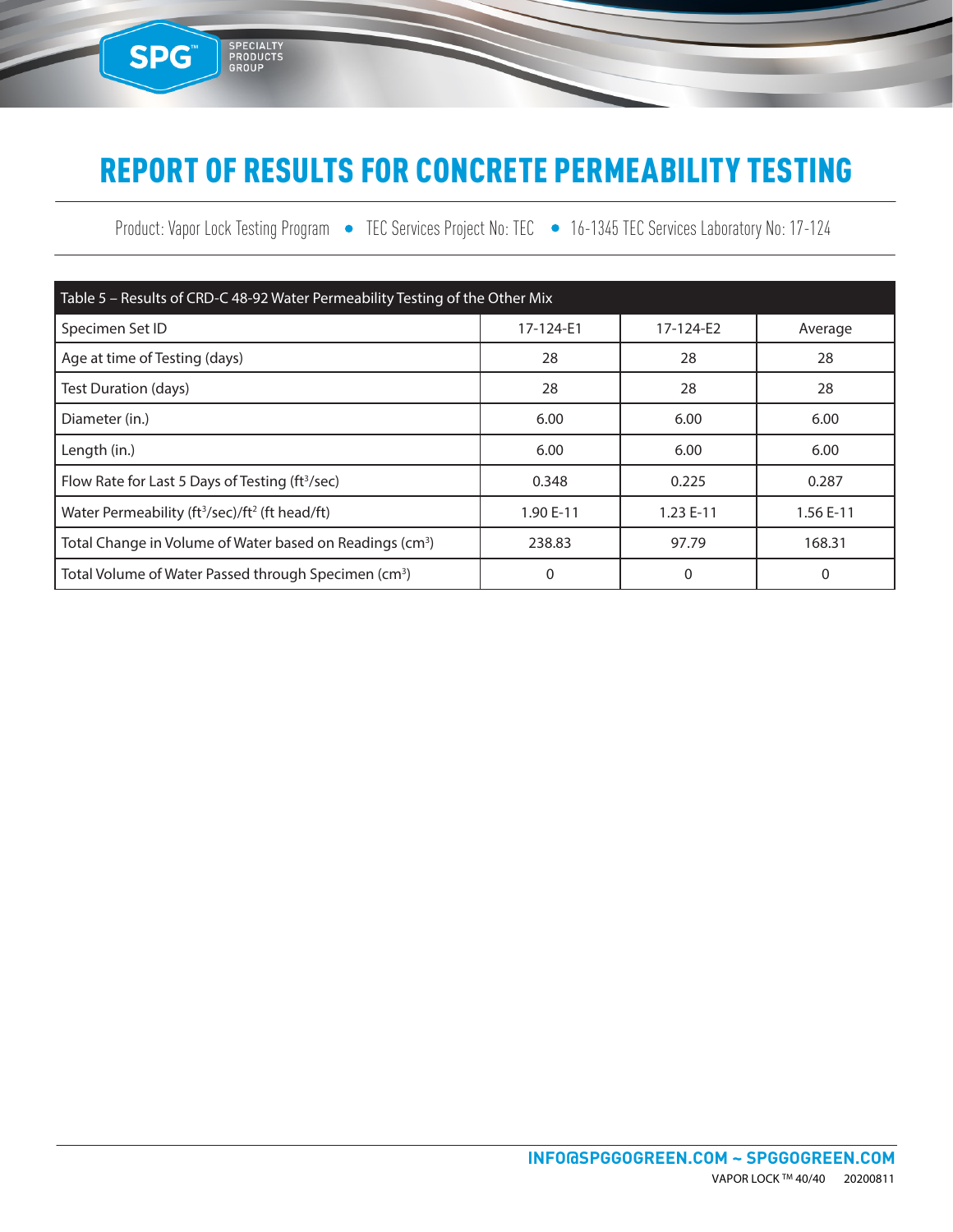SPG

SPECIALTY<br>PRODUCTS<br>GROUP

Project No: TEC 16-1345 • TEC Services Laboratory No: 17-124

| Table 1 - C441 Mix Proportions |                |                   |  |  |  |
|--------------------------------|----------------|-------------------|--|--|--|
| <b>MATERIAL</b>                | <b>CONTROL</b> | <b>VAPOR LOCK</b> |  |  |  |
| <b>Buzzi Cement</b>            | 400            | 400               |  |  |  |
| Vapor Lock                     | 0              | 0.26              |  |  |  |
| <b>Graded Pyrex Glass</b>      | 900            | 900               |  |  |  |
| Water                          | 217            | 218               |  |  |  |
| Flow (100-115%)                | 103            | 100               |  |  |  |

| Table 2 - Expansion Due to ASR Test Results (%)      |                        |                |                          |  |  |
|------------------------------------------------------|------------------------|----------------|--------------------------|--|--|
|                                                      | <b>LENGTH (INCHES)</b> |                | <b>LENGTH CHANGE (%)</b> |  |  |
|                                                      | <b>INITIAL</b>         | <b>14 DAYS</b> |                          |  |  |
| Control 1                                            | 0.0536                 | 0.0576         | 0.044                    |  |  |
| Control 2                                            | 0.0640                 | 0.0678         | 0.042                    |  |  |
| Control 3                                            | 0.0655                 | 0.0679         | 0.028                    |  |  |
| <b>AVERAGE</b>                                       |                        | 0.038          |                          |  |  |
| 17-124- IVL                                          | 0.0724                 | 0.0740         | 0.020                    |  |  |
| I 7-124-2VL                                          | 0.0665                 | 0.0677         | 0.016                    |  |  |
| 17-124-3VL                                           | 0.0600                 | 0.0614         | 0.018                    |  |  |
| Reference                                            | 0.0438                 | 0.0434         | $---$                    |  |  |
| <b>AVERAGE</b>                                       |                        |                | 0.01                     |  |  |
| <b>REDUCTION OF MORTAR EXPANSION AS % OF CONTROL</b> |                        |                | 52.6                     |  |  |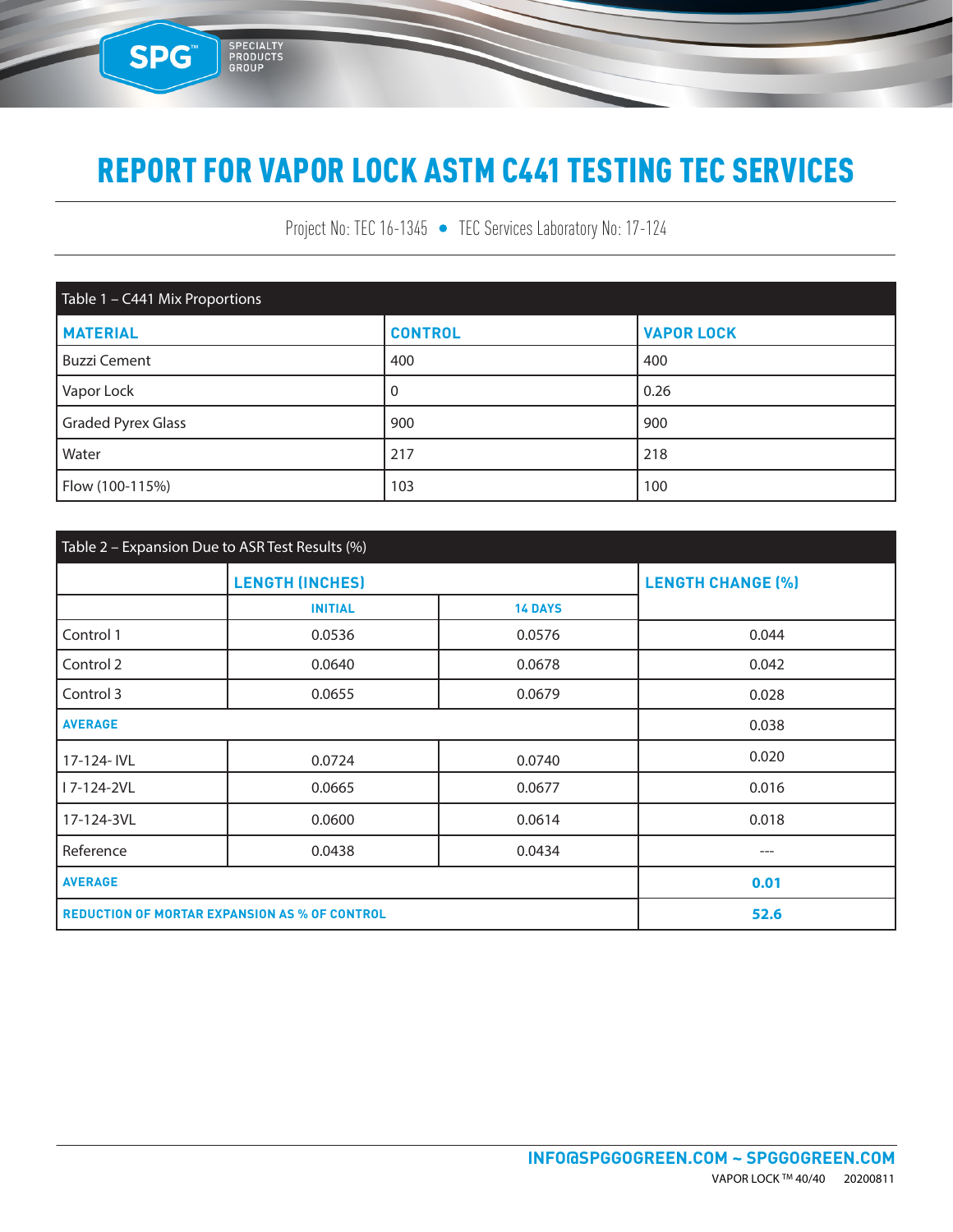Project No: TEC 16-1345 • TEC Services Laboratory No: 17-124 TEC SENICES LADORATORY NO: 17-124



#### **Expansion Due to ASR**

#### **RAPID CHLORIDE PERMEABILITY IN ACCORDANCE WITH CARBONATE SILICATE (CSA) A23.2-23C STANDARD TEST METHOD FOR ELECTRICAL INDICATION OF CONCRETE'S ABILITY TO RESIST CHLORIDE ION PENETRATION**

*Test Results are provided in the table below*

SPG™

3E-09

5E-09

SPECIALTY<br>PRODUCTS<br>GROUP

6E-09

| <b>CONCRETE MIX INFORMATION</b> |                 |                  |                                           |                           | Charge<br>Passed in 6 | Age at                       |                     |                |
|---------------------------------|-----------------|------------------|-------------------------------------------|---------------------------|-----------------------|------------------------------|---------------------|----------------|
| ID NO.                          | <b>MIX CODE</b> | <b>DATE CAST</b> | <b>DESIGN</b><br><b>STRENGTH</b><br>(MPA) | <b>AIR CONTENT</b><br>[%] | <b>SLUMP</b><br>(MM)  | <b>CEMENT</b><br><b>TYPE</b> | hours<br>(coulombs) | Test<br>(days) |
| 2421                            |                 | Fe 1             |                                           |                           |                       |                              | 1045                | 68             |
| 2422                            | 612401          | 7/16             | 35                                        | 5.8                       | 85                    | GU                           | 1071                | 91             |

|                             | 07/02/16                      | 07/09/16                        | 07/16/16                       | 07/23/16                       |
|-----------------------------|-------------------------------|---------------------------------|--------------------------------|--------------------------------|
| Mix Design                  | Ave. 7 days in Air<br>Storage | Ave. 1 4 days in Air<br>Storage | Ave. 21 days in Air<br>Storage | Ave. 28 days in Air<br>Storage |
| RRM0938 with Vapor Lock™    | 0.010%                        | 0.017%                          | 0.019%                         | 0.029%                         |
| RRM0938 with no Vapor Lock™ | 0.013%                        | 0.024%                          | 0.029%                         | 0.037%                         |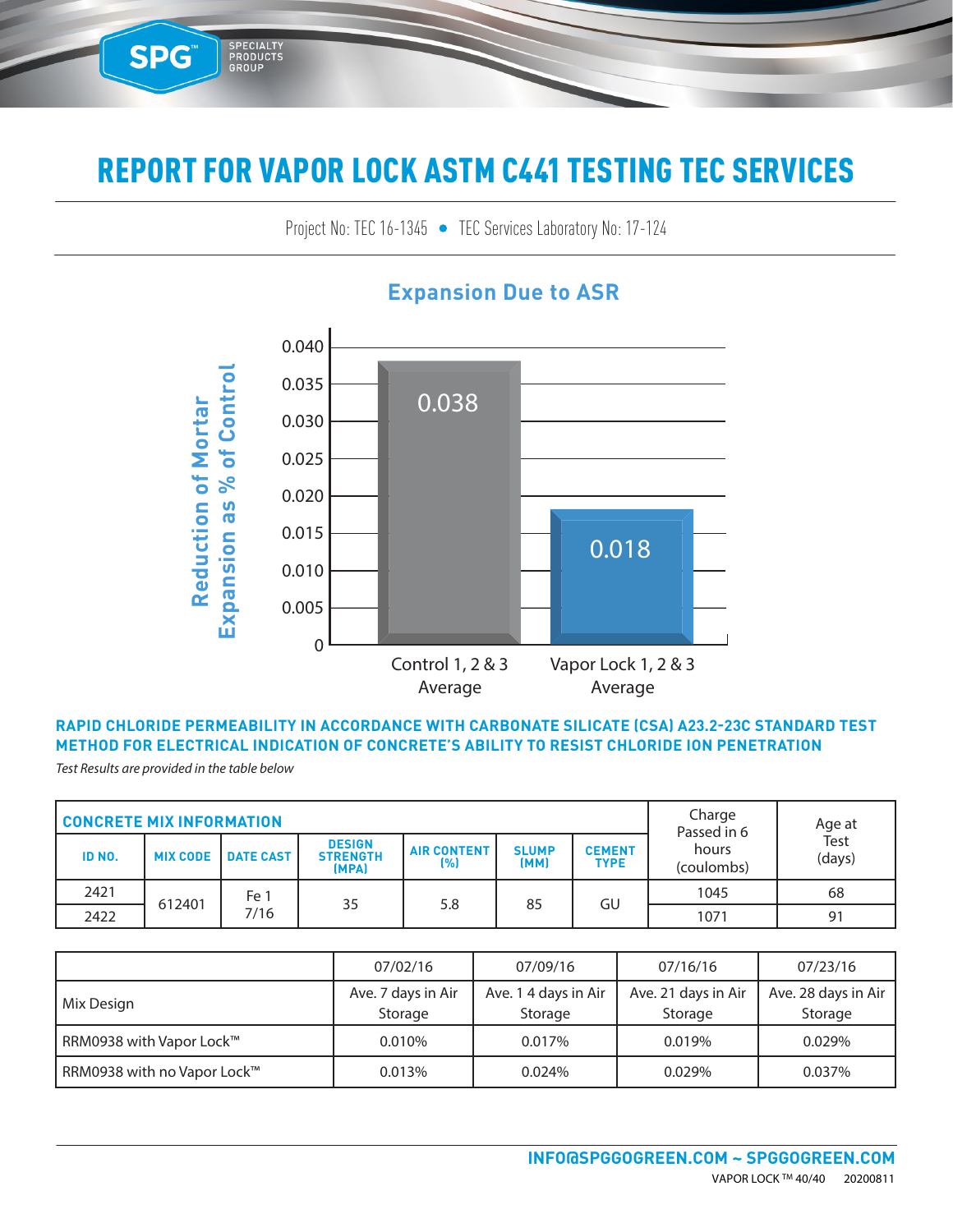SPG™

SPECIALTY<br>PRODUCTS<br>GROUP

Project No: TEC 16-1345 • TEC Services Laboratory No: 17-124

| D5084 Testing             |                                   |                   |
|---------------------------|-----------------------------------|-------------------|
| <b>SAMPLE LOCATION</b>    | <b>SAMPLE DESCRIPTION</b>         | <b>MIX DESIGN</b> |
| Roof Level Suspended Slab | Concrete cylinder with Vapor Lock | V6000PT2          |

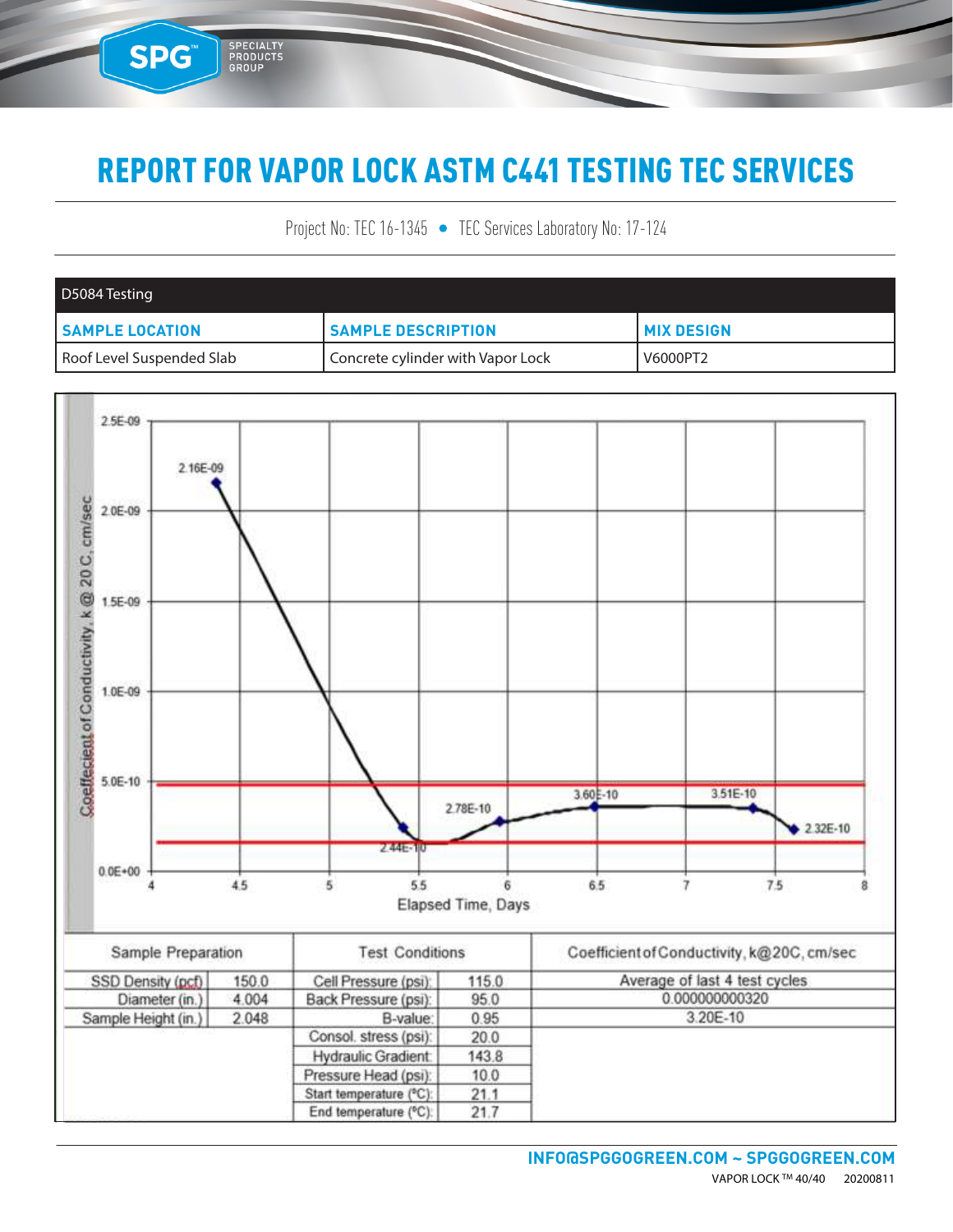**SPG™** 

SPECIALTY<br>PRODUCTS<br>GROUP

Project No: TEC 16-1345 • TEC Services Laboratory No: 17-124

**Shrinkage compared with SRA & Vapor Lock™ shows an average 27% decrease in shrinkage when using Vapor Lock™**



0.040 **Strength testing shows Vapor Lock™ increased strength by an average 4%**